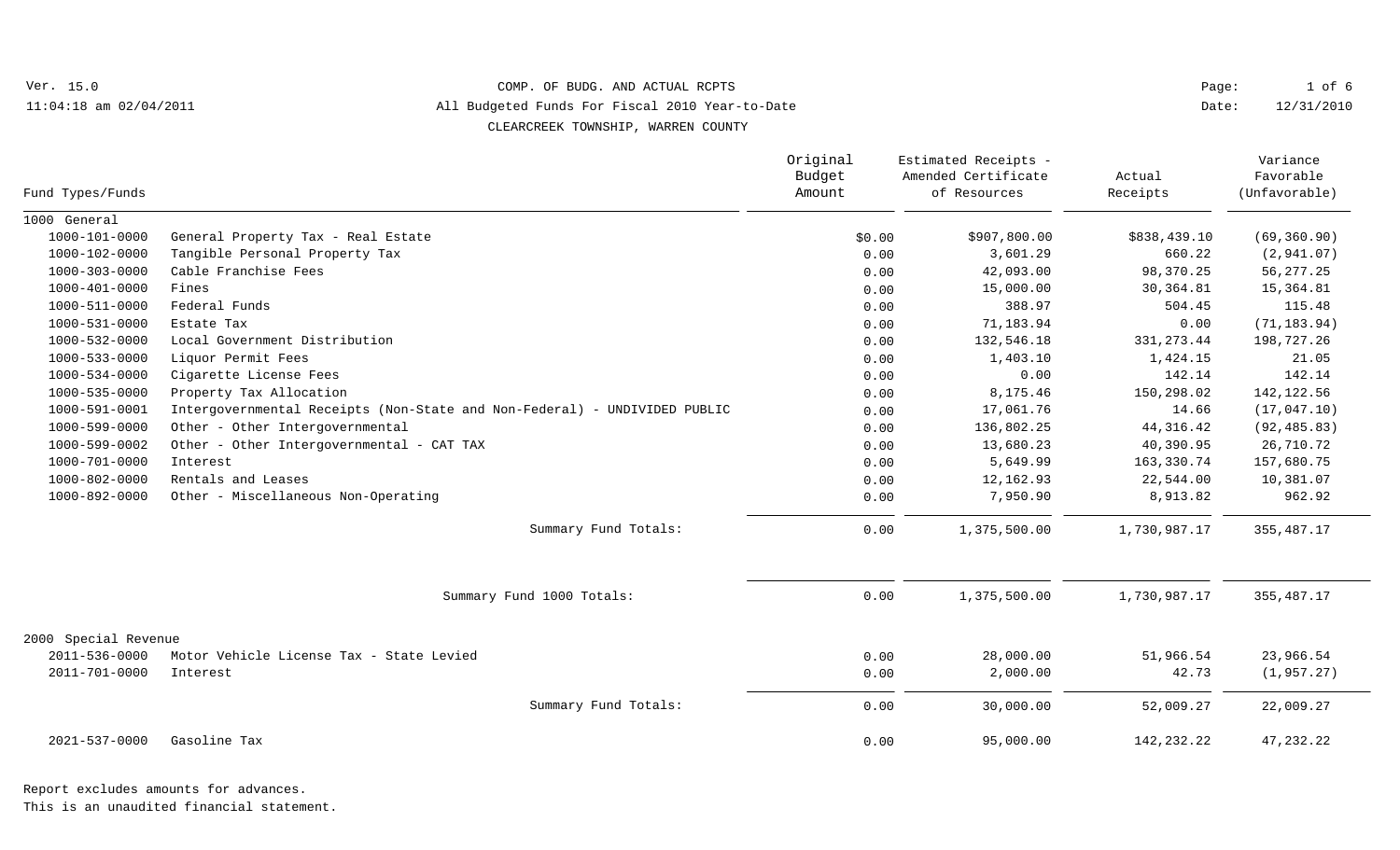Ver. 15.0 11:04:18 am 02/04/2011

## COMP. OF BUDG. AND ACTUAL RCPTS

All Budgeted Funds For Fiscal 2010 Year-to-Date

CLEARCREEK TOWNSHIP, WARREN COUNTY

| Fund Types/Funds    |                                                                           | Original<br>Budget<br>Amount | Estimated Receipts -<br>Amended Certificate<br>of Resources | Actual<br>Receipts | Variance<br>Favorable<br>(Unfavorable) |
|---------------------|---------------------------------------------------------------------------|------------------------------|-------------------------------------------------------------|--------------------|----------------------------------------|
| $2021 - 701 - 0000$ | Interest                                                                  | 0.00                         | 5,000.00                                                    | 903.71             | (4,096.29)                             |
| 2021-892-0000       | Other - Miscellaneous Non-Operating                                       | 0.00                         | 0.00                                                        | 421.07             | 421.07                                 |
|                     | Summary Fund Totals:                                                      | 0.00                         | 100,000.00                                                  | 143,557.00         | 43,557.00                              |
| 2031-101-0000       | General Property Tax - Real Estate                                        | 0.00                         | 535,000.00                                                  | 449,239.60         | (85, 760.40)                           |
| $2031 - 102 - 0000$ | Tangible Personal Property Tax                                            | 0.00                         | 0.00                                                        | 434.33             | 434.33                                 |
| 2031-511-0000       | Federal Funds                                                             | 0.00                         | 0.00                                                        | 0.00               | 0.00                                   |
| 2031-535-0000       | Property Tax Allocation                                                   | 0.00                         | 0.00                                                        | 161,105.55         | 161,105.55                             |
| 2031-591-0000       | Intergovernmental Receipts (Non-State and Non-Federal)                    | 0.00                         | 0.00                                                        | 0.00               | 0.00                                   |
| 2031-591-0001       | Intergovernmental Receipts (Non-State and Non-Federal) - UNDIVIDED PUBLIC | 0.00                         | 0.00                                                        | 0.00               | 0.00                                   |
| 2031-599-0000       | Other - Other Intergovernmental                                           | 0.00                         | 0.00                                                        | 233.50             | 233.50                                 |
| 2031-599-0002       | Other - Other Intergovernmental - CAT TAX                                 | 0.00                         | 0.00                                                        | 9,191.66           | 9,191.66                               |
| 2031-892-0000       | Other - Miscellaneous Non-Operating                                       | 0.00                         | 0.00                                                        | 9,646.00           | 9,646.00                               |
|                     | Summary Fund Totals:                                                      | 0.00                         | 535,000.00                                                  | 629,850.64         | 94,850.64                              |
| 2081-101-0000       | General Property Tax - Real Estate                                        | 0.00                         | 1,658,900.00                                                | 1,508,893.57       | (150, 006.43)                          |
| 2081-102-0000       | Tangible Personal Property Tax                                            | 0.00                         | 0.00                                                        | 2,934.65           | 2,934.65                               |
| 2081-302-0000       | Fees                                                                      | 0.00                         | 0.00                                                        | 6,804.29           | 6,804.29                               |
| 2081-535-0000       | Property Tax Allocation                                                   | 0.00                         | 0.00                                                        | 111,230.83         | 111,230.83                             |
| 2081-591-0000       | Intergovernmental Receipts (Non-State and Non-Federal)                    | 0.00                         | 0.00                                                        | 474.08             | 474.08                                 |
| 2081-591-0001       | Intergovernmental Receipts (Non-State and Non-Federal) - UNDIVIDED PUBLIC | 0.00                         | 0.00                                                        | 0.00               | 0.00                                   |
| 2081-599-0000       | Other - Other Intergovernmental                                           | 0.00                         | 0.00                                                        | 5,112.50           | 5,112.50                               |
| 2081-599-0002       | Other - Other Intergovernmental - CAT TAX                                 | 0.00                         | 0.00                                                        | 62,105.79          | 62,105.79                              |
| 2081-801-0000       | Gifts and Donations                                                       | 0.00                         | 0.00                                                        | 3,850.00           | 3,850.00                               |
| 2081-892-0000       | Other - Miscellaneous Non-Operating                                       | 0.00                         | 0.00                                                        | 23, 329. 33        | 23, 329. 33                            |
|                     | Summary Fund Totals:                                                      | 0.00                         | 1,658,900.00                                                | 1,724,735.04       | 65,835.04                              |
| 2111-101-0000       | General Property Tax - Real Estate                                        | 0.00                         | 4,074,100.00                                                | 3,951,691.93       | (122, 408.07)                          |
| 2111-102-0000       | Tangible Personal Property Tax                                            | 0.00                         | 2,500.00                                                    | 4,804.61           | 2,304.61                               |
|                     |                                                                           |                              |                                                             |                    |                                        |

Report excludes amounts for advances.

This is an unaudited financial statement.

12/31/2010 2 of 6 Date: Page: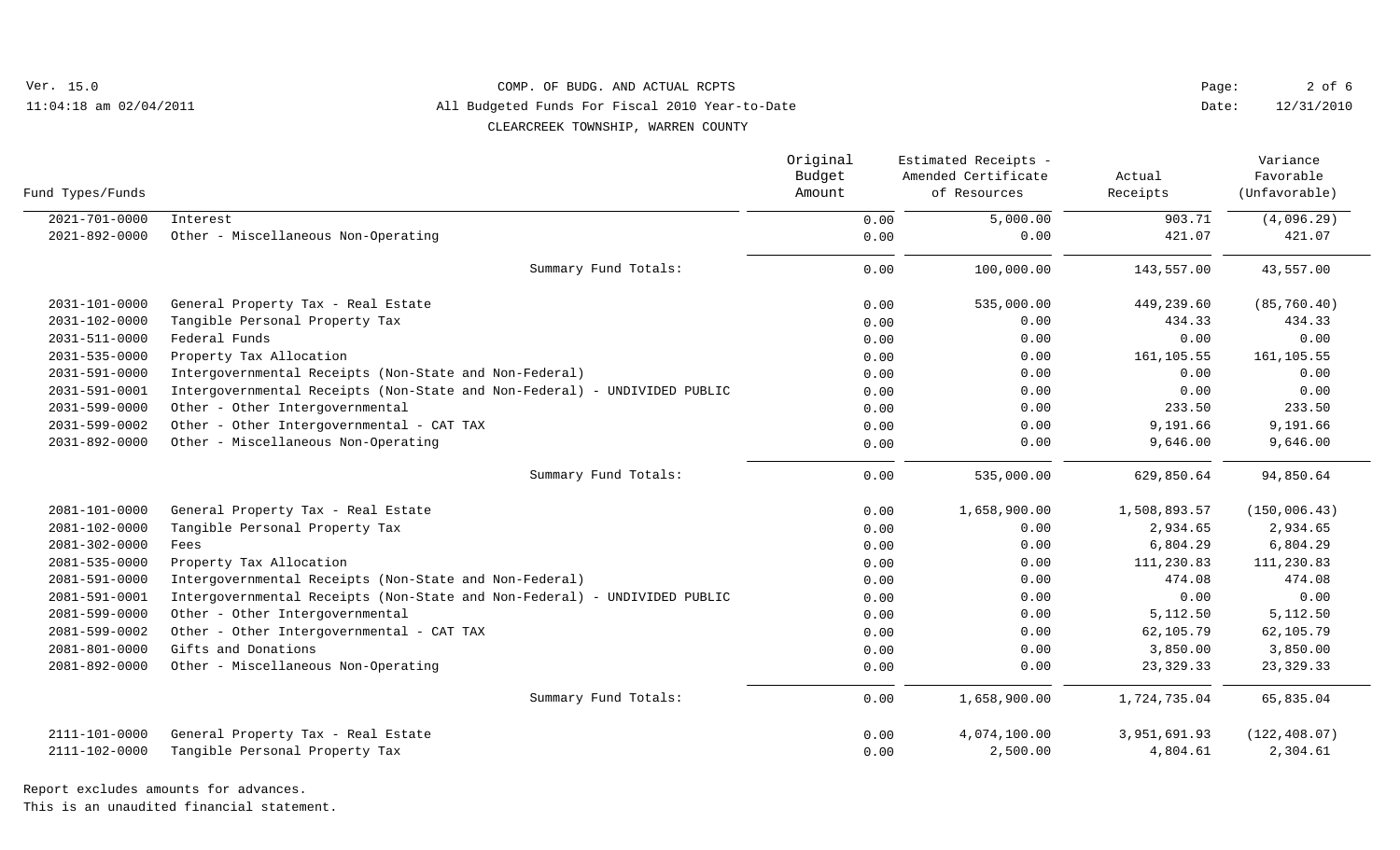Ver. 15.0 11:04:18 am 02/04/2011

## COMP. OF BUDG. AND ACTUAL RCPTS

All Budgeted Funds For Fiscal 2010 Year-to-Date

CLEARCREEK TOWNSHIP, WARREN COUNTY

| Fund Types/Funds    |                                                                           | Original<br>Budget<br>Amount | Estimated Receipts -<br>Amended Certificate<br>of Resources | Actual<br>Receipts | Variance<br>Favorable<br>(Unfavorable) |
|---------------------|---------------------------------------------------------------------------|------------------------------|-------------------------------------------------------------|--------------------|----------------------------------------|
| $2111 - 511 - 0000$ | Federal Funds                                                             | 0.00                         | 0.00                                                        | 0.00               | 0.00                                   |
| 2111-535-0000       | Property Tax Allocation                                                   | 0.00                         | 0.00                                                        | 584,284.08         | 584, 284.08                            |
| 2111-539-0000       | Other - State Receipts                                                    | 0.00                         | 18,487.69                                                   | 18,487.69          | 0.00                                   |
| 2111-591-0001       | Intergovernmental Receipts (Non-State and Non-Federal) - UNDIVIDED PUBLIC | 0.00                         | 0.00                                                        | 0.00               | 0.00                                   |
| 2111-599-0000       | Other - Other Intergovernmental                                           | 0.00                         | 2,500.00                                                    | 11,468.99          | 8,968.99                               |
| 2111-599-0002       | Other - Other Intergovernmental - CAT TAX                                 | 0.00                         | 0.00                                                        | 293,934.14         | 293,934.14                             |
| 2111-801-0000       | Gifts and Donations                                                       | 0.00                         | 0.00                                                        | 4,600.00           | 4,600.00                               |
| 2111-892-0000       | Other - Miscellaneous Non-Operating                                       | 0.00                         | 0.00                                                        | 4,074.34           | 4,074.34                               |
|                     | Summary Fund Totals:                                                      | 0.00                         | 4,097,587.69                                                | 4,873,345.78       | 775,758.09                             |
| 2181-302-0000       | Fees                                                                      | 0.00                         | 134,752.89                                                  | 48,664.40          | (86,088.49)                            |
| 2181-892-0000       | Other - Miscellaneous Non-Operating                                       | 0.00                         | 2,000.00                                                    | 45,485.04          | 43,485.04                              |
|                     | Summary Fund Totals:                                                      | 0.00                         | 136,752.89                                                  | 94, 149. 44        | (42, 603.45)                           |
| 2231-592-0000       | Motor Vehicle License Tax - County Levied                                 | 0.00                         | 95,000.00                                                   | 103,492.54         | 8,492.54                               |
| 2231-701-0000       | Interest                                                                  | 0.00                         | 6,000.00                                                    | 48.79              | (5, 951.21)                            |
|                     | Summary Fund Totals:                                                      | 0.00                         | 101,000.00                                                  | 103,541.33         | 2,541.33                               |
| 2261-402-0000       | Forfeitures                                                               | 0.00                         | 22,066.95                                                   | 23, 143. 27        | 1,076.32                               |
|                     | Summary Fund Totals:                                                      | 0.00                         | 22,066.95                                                   | 23, 143. 27        | 1,076.32                               |
| $2271 - 401 - 0000$ | Fines                                                                     | 0.00                         | 0.00                                                        | 0.00               | 0.00                                   |
|                     | Summary Fund Totals:                                                      | 0.00                         | 0.00                                                        | 0.00               | 0.00                                   |
| 2281-202-0000       | Contracts for Emergency Medical Services                                  | 0.00                         | 375,000.00                                                  | 501,786.13         | 126,786.13                             |

12/31/2010 3 of 6

Date: Page:

This is an unaudited financial statement.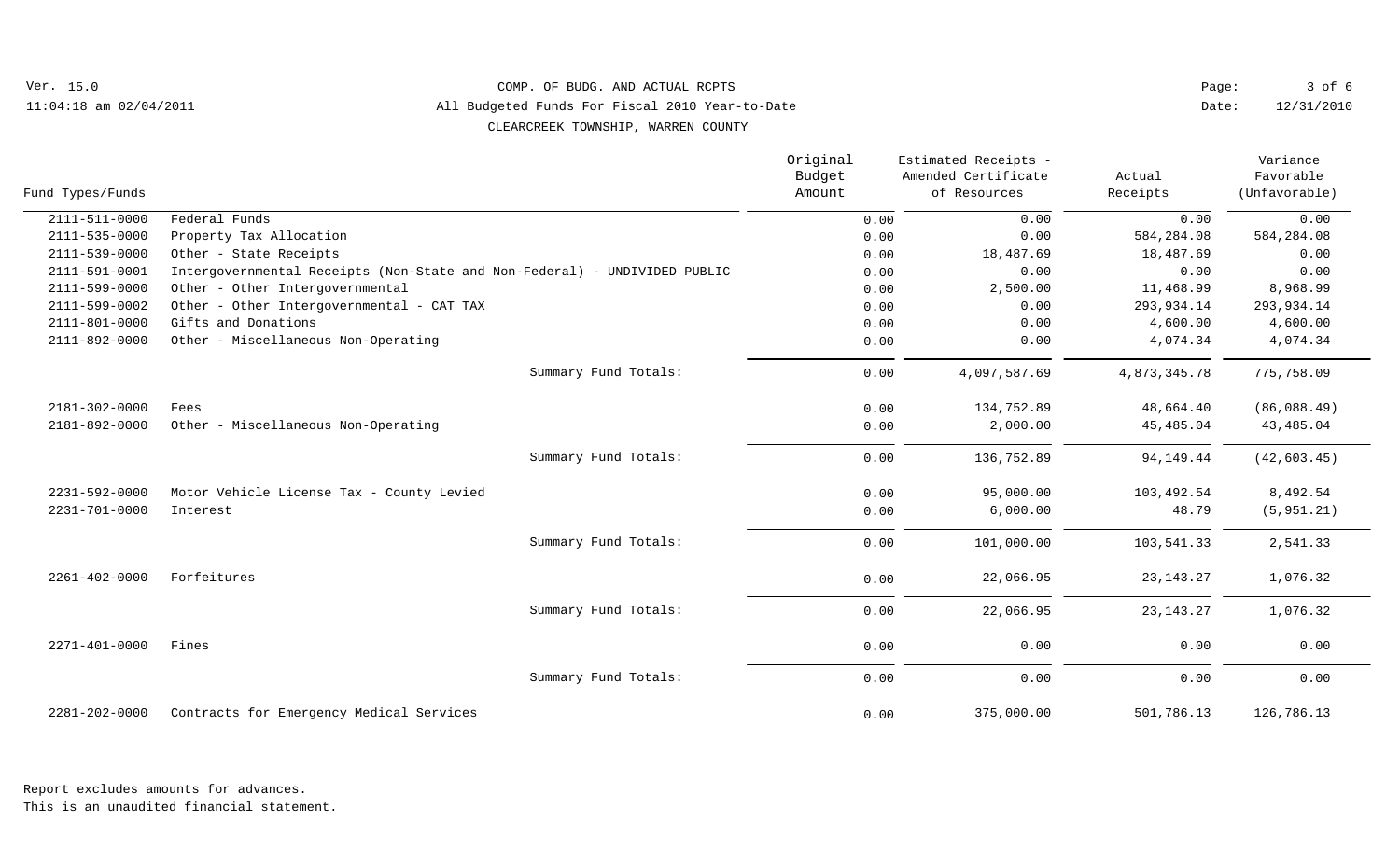| Ver. 15.0<br>COMP. OF BUDG. AND ACTUAL RCPTS                                  |                                                       |                              |                                                             | Page:              | $4$ of 6                               |  |
|-------------------------------------------------------------------------------|-------------------------------------------------------|------------------------------|-------------------------------------------------------------|--------------------|----------------------------------------|--|
| All Budgeted Funds For Fiscal 2010 Year-to-Date<br>$11:04:18$ am $02/04/2011$ |                                                       |                              | Date:                                                       | 12/31/2010         |                                        |  |
|                                                                               | CLEARCREEK TOWNSHIP, WARREN COUNTY                    |                              |                                                             |                    |                                        |  |
| Fund Types/Funds                                                              |                                                       | Original<br>Budget<br>Amount | Estimated Receipts -<br>Amended Certificate<br>of Resources | Actual<br>Receipts | Variance<br>Favorable<br>(Unfavorable) |  |
|                                                                               | Summary Fund Totals:                                  | 0.00                         | 375,000.00                                                  | 501,786.13         | 126,786.13                             |  |
| $2401 - 601 - 0000$                                                           | Special Assessments                                   | 0.00                         | 115,000.00                                                  | 143,832.67         | 28,832.67                              |  |
|                                                                               | Summary Fund Totals:                                  | 0.00                         | 115,000.00                                                  | 143,832.67         | 28,832.67                              |  |
| 2901-892-0000                                                                 | Other - Miscellaneous Non-Operating                   | 0.00                         | 0.00                                                        | 0.00               | 0.00                                   |  |
|                                                                               | Summary Fund Totals:                                  | 0.00                         | 0.00                                                        | 0.00               | 0.00                                   |  |
| 2903-892-0000                                                                 | Other - Miscellaneous Non-Operating                   | 0.00                         | 0.00                                                        | 0.00               | 0.00                                   |  |
|                                                                               | Summary Fund Totals:                                  | 0.00                         | 0.00                                                        | 0.00               | 0.00                                   |  |
| 2905-892-0000<br>2905-931-0000                                                | Other - Miscellaneous Non-Operating<br>Transfers - In | 0.00<br>0.00                 | 1,500.00<br>0.00                                            | 1,822.00<br>0.00   | 322.00<br>0.00                         |  |
|                                                                               | Summary Fund Totals:                                  | 0.00                         | 1,500.00                                                    | 1,822.00           | 322.00                                 |  |
| 2906-892-0000                                                                 | Other - Miscellaneous Non-Operating                   | 0.00                         | 0.00                                                        | 0.00               | 0.00                                   |  |
|                                                                               | Summary Fund Totals:                                  | 0.00                         | 0.00                                                        | 0.00               | 0.00                                   |  |
| 2908-805-0000                                                                 | Other Local Grants (not from another government)      | 0.00                         | 23,613.27                                                   | 21,699.00          | (1, 914.27)                            |  |
|                                                                               | Summary Fund Totals:                                  | 0.00                         | 23,613.27                                                   | 21,699.00          | (1, 914.27)                            |  |
| 2909-805-0000                                                                 | Other Local Grants (not from another government)      | 0.00                         | 11,000.00                                                   | 11,000.00          | 0.00                                   |  |
|                                                                               | Summary Fund Totals:                                  | 0.00                         | 11,000.00                                                   | 11,000.00          | 0.00                                   |  |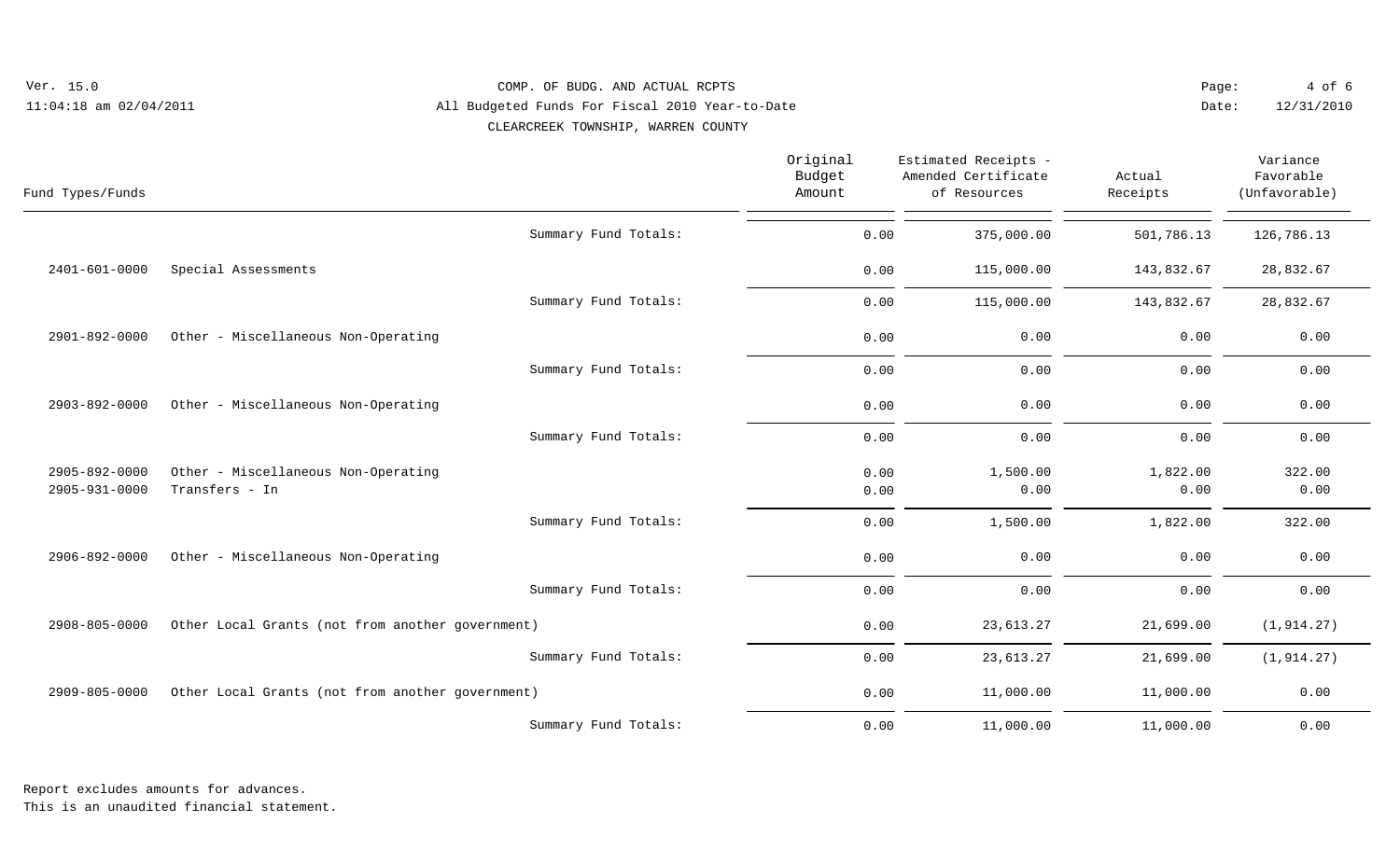| Ver. 15.0                  | COMP. OF BUDG. AND ACTUAL RCPTS                 | Paqe: | 5 of 6     |
|----------------------------|-------------------------------------------------|-------|------------|
| $11:04:18$ am $02/04/2011$ | All Budgeted Funds For Fiscal 2010 Year-to-Date | Date: | 12/31/2010 |
|                            | CLEARCREEK TOWNSHIP, WARREN COUNTY              |       |            |

| Fund Types/Funds      |                                                  |                           | Original<br>Budget<br>Amount | Estimated Receipts -<br>Amended Certificate<br>of Resources | Actual<br>Receipts | Variance<br>Favorable<br>(Unfavorable) |
|-----------------------|--------------------------------------------------|---------------------------|------------------------------|-------------------------------------------------------------|--------------------|----------------------------------------|
| 2910-892-0000         | Other - Miscellaneous Non-Operating              |                           | 0.00                         | 0.00                                                        | 0.00               | 0.00                                   |
|                       |                                                  | Summary Fund Totals:      | 0.00                         | 0.00                                                        | 0.00               | 0.00                                   |
| 2911-539-0000         | Other - State Receipts                           |                           | 0.00                         | 0.00                                                        | 0.00               | 0.00                                   |
|                       |                                                  | Summary Fund Totals:      | 0.00                         | 0.00                                                        | 0.00               | 0.00                                   |
| 2913-511-0000         | Federal Funds                                    |                           | 0.00                         | 0.00                                                        | 0.00               | 0.00                                   |
|                       |                                                  | Summary Fund Totals:      | 0.00                         | 0.00                                                        | 0.00               | 0.00                                   |
| 2914-511-0000         | Federal Funds                                    |                           | 0.00                         | 7,867.46                                                    | 7,080.00           | (787.46)                               |
|                       |                                                  | Summary Fund Totals:      | 0.00                         | 7,867.46                                                    | 7,080.00           | (787.46)                               |
| 2915-801-0000         | Gifts and Donations                              |                           | 0.00                         | 5,000.00                                                    | 5,000.00           | 0.00                                   |
| 2915-801-0001         | Gifts and Donations - UNDIVIDED PUBLIC UTILITIES |                           | 0.00                         | 0.00                                                        | 0.00               | 0.00                                   |
| 2915-801-0002         | Gifts and Donations - CAT TAX                    |                           | 0.00                         | 0.00                                                        | 0.00               | 0.00                                   |
| 2915-802-0000         | Rentals and Leases                               |                           | 0.00                         | 0.00                                                        | 0.00               | 0.00                                   |
| 2915-803-0000         | Contributions                                    |                           | 0.00                         | 0.00                                                        | 0.00               | 0.00                                   |
|                       |                                                  | Summary Fund Totals:      | 0.00                         | 5,000.00                                                    | 5,000.00           | 0.00                                   |
|                       |                                                  | Summary Fund 2000 Totals: | 0.00                         | 7,220,288.26                                                | 8,336,551.57       | 1, 116, 263. 31                        |
| 4000 Capital Projects |                                                  |                           |                              |                                                             |                    |                                        |
| 4902-931-0000         | Transfers - In                                   |                           | 0.00                         | 0.00                                                        | 0.00               | 0.00                                   |